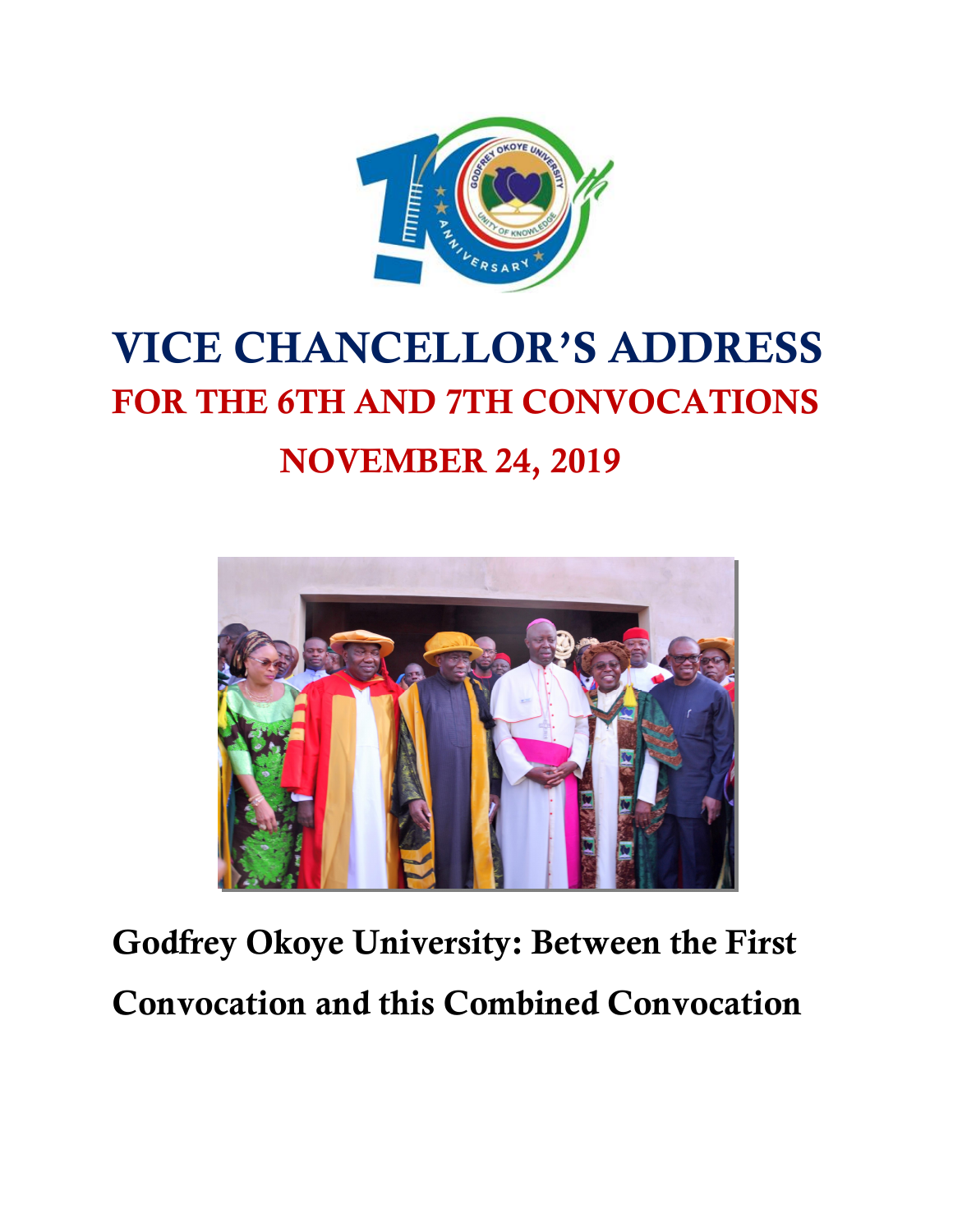- · Your Excellency Goodluck Ebele Jonathan GCFR, GCON *Former President of Nigeria*
- · Your Excellency the Rt. Hon. Chief Ifeanyichukwu Ugwuanyi *Executive Governor of Enugu State*
- · Your Excellency the Hon. Barrister (Mrs.) Cecilia Ezeilo *Deputy Governor of Enugu State*
- Your Excellency the Most Rev. Dr. C.V.C. Onaga *Bishop of the Catholic Diocese of Enugu and Promoter of Godfrey Okoye University*
- · Your Excellency the Most Rev. Dr. Anthony O. Gbuji *Bishop Emeritus of the Catholic Diocese of Enugu*
- · Your Grace the Most Rev. Dr. Ignatius Ayau Kaigama *Catholic Archbishop of Abuja and Chancellor of Godfrey Okoye University*
- · Your Excellency the Rt. Hon. Aminu Waziri Tambuwal *Executive Governor of Sokoto State ( or his representative)*
- · The Executive Secretary, National Universities Commission *Professor Adamu Abubakar Rasheed, mni, MFR (or his representative)*
- · The Board of Trustees Chairman *Professor Dr. Bartho Okolo*
- · The Pro Chancellor and Chairman of the Governing Council of Godfrey Okoye University *Professor Dr. Christian Nwachukwu Okeke*
- · Principal Officers of Godfrey Okoye University
- The Hon. Commissioner for Education for Enugu State *Professor Dr. Uche Eze*
- · Professors of Godfrey Okoye University and other Universities here present
- · Members of the Academic and Administrative Staff of Godfrey Okoye University
- AIG Abubakar Adamu and other top police officers here present
- The Commissioner of Police, Enugu State Command (or his representative)
- · Representatives of the Armed Forces of the Federal Republic of Nigeria
- · Your Royal Highness, Igwe Lawrence Agubuzo *Chairman of Enugu State Traditional Rulers Council*
- · Your Royal Majesty, Igwe Alfred Achebe (Agbogidi) *Obi of Onitsha*
- Other Royal Highnesses here present
- · Members of the Press
- · Special Guests and friends of Godfrey Okoye University
- · My dear graduating students and other students of Godfrey Okoye University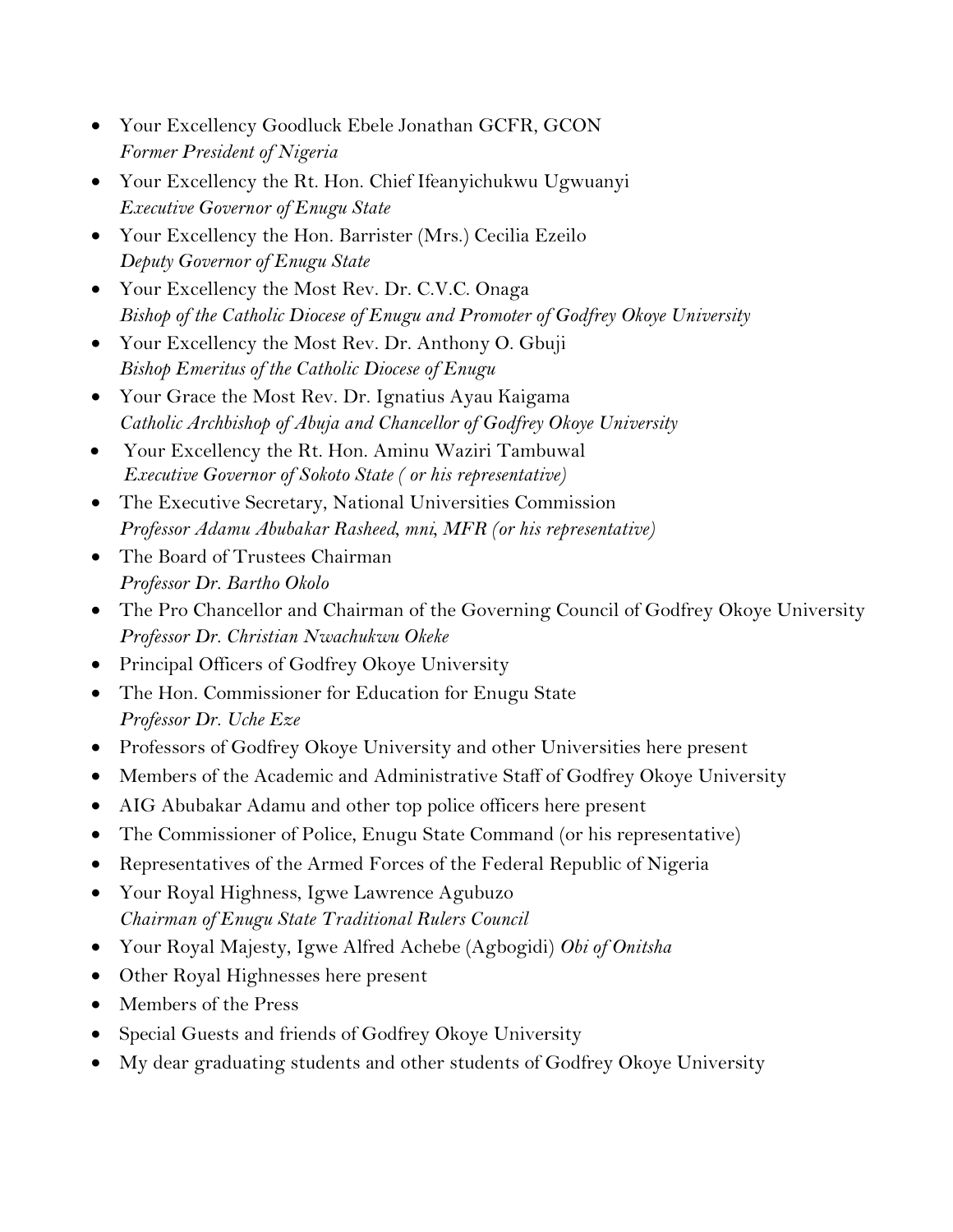With tremendous joy and inexpressible gratitude to God I welcome you all, on behalf of the staff and students of our great university, to this convocation.

Godfrey Okoye University, between the first convocation in 2013 and this convocation in 2019, is one long narrative of stupendous growth and success. This explains why our theme for the celebration of our 10th Anniversary tomorrow is: Godfrey Okoye University at 10: the Narrative of Our Growth. When an Austrian friend asked me what had changed between the first convocation, which he attended, and this one to which I invited him, I said to him: "Hans, you may not recognize Godfrey Okoye University if you visit it again." Godfrey Okoye University is one university where the philosophical words of the Greek philosopher Heraclitus can be verified with scientific precision: "No man ever steps in the same river twice, for it's not the same river and he's not the same man." Of course, GO University must be true to its name "GO", and remain the Catholic university on the go!

Your Lordships, Your Excellencies, distinguished ladies and gentlemen, I would like to give you a brief summary of our achievements and innovations in the last ten years.

### *1. Number of Faculties*

Having clenched its licence on 3 November 2009, Godfrey Okoye University hit the ground running with two faculties: Faculty of Natural and Applied Sciences and Faculty of Management and Social Sciences. Within ten years after its take off our university has added three new faculties, including our famous Faculty of Law. In addition, it now has its Postgraduate School. Today we have a total of 42 undergraduate programmes:

- · 5 programmes in the Faculty of Arts: English & Literary Studies; History & International Studies; Music; Philosophy; Religious Studies
- · 11 programmes in the Faculty of Education: Education & Biology; Education & Chemistry; Education &Physics; Education & Mathematics; Education &Computer Science; Education &Economics; Education &Political Science; Education &Social Studies; Education & English; Education & History; Business Education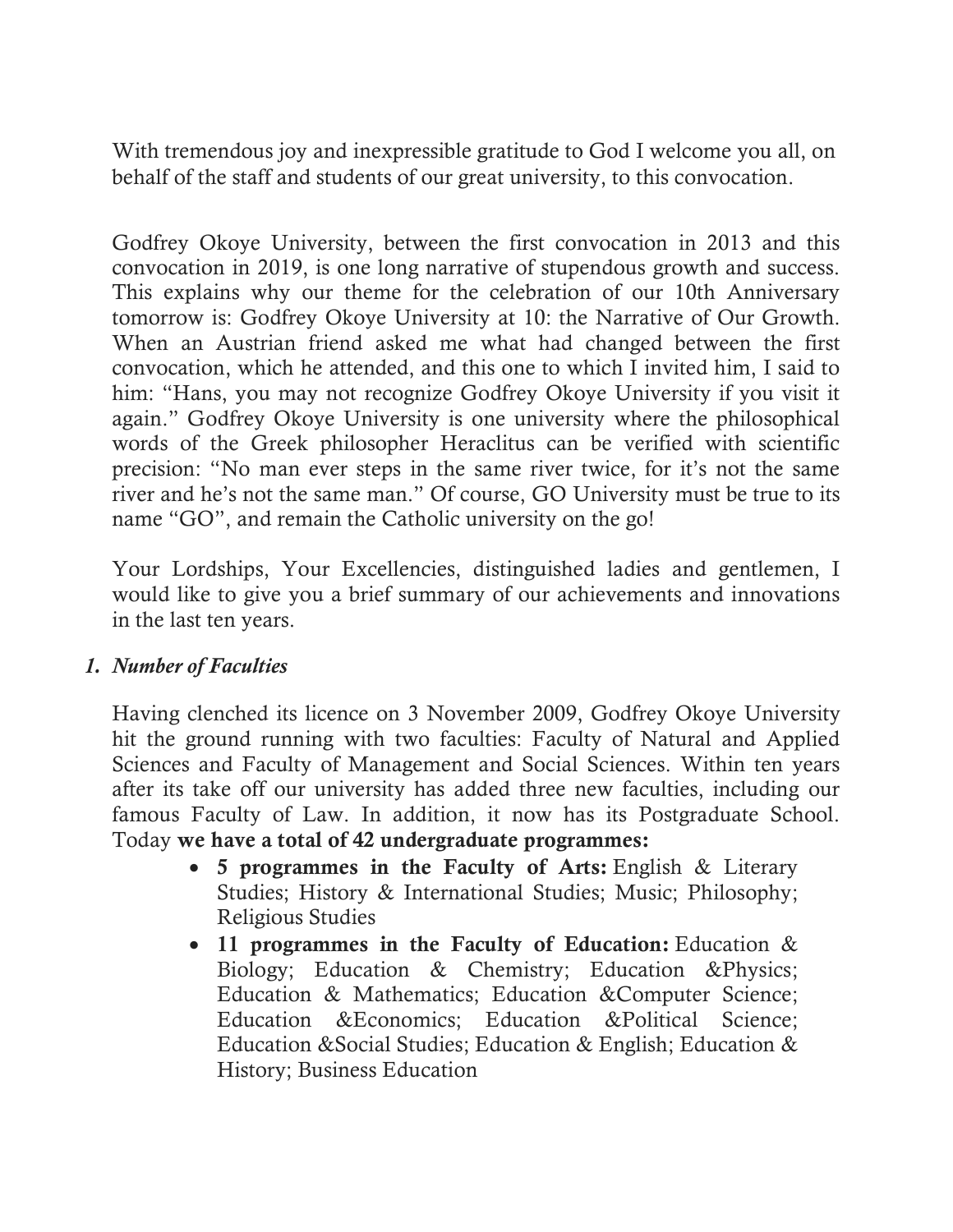- 11 Programmes in the Faculty of Management & Social Sciences: Accounting; Banking & Finance; Management; Marketing; Public Administration; Economics; International Relations; Political Science; Mass Communications; Psychology; Sociology
- · 14 Programmes in the Faculty of Natural & Applied Sciences: Architecture; Biology; Biotechnology; Microbiology; Biochemistry; Chemistry; Industrial Chemistry; Computer Science; Mathematics; Statistics & Demography; Industrial Design; Geography & Environmental Management; Geology; Physics (with options in Industrial Physics, Geophysics)
- · 2 programmes in the Faculty of Law: ...

## Our Postgraduate programmes are the following:

- · Faculty of Education: M. Ed Curriculum Development; M. Ed. Language Education; M. Ed. Measurement Evaluation
- · Faculty of Management and Social Sciences: PGD & M. Sc. Accounting; PGD & M. Sc. Banking and Finance; PGD & M. Sc. Economics; PGD & M. Sc. International Relations; PGD & M. Sc. Management; PGD & M. Sc. Political Science; PGD & M. Sc. Psychology; PGD & M. Sc. Public Administration
- · Faculty of Natural and Applied Sciences: M. Sc. Biotechnology; M.Sc. Computer Science; M.Sc. Microbiology; M.Sc. Physics.

Many of the first set of our PG School, after taking the required lectures and seminars and completing successfully their research, are celebrating their convocation today. Congratulations to the first graduates of PG School!

#### 2. *Number of Students*

We started this university with 215 students. Within ten years of our existence, our number has risen to 3000 students. In addition, we have students from other African countries and Europe. This has made it possible for us to celebrate with inexpressible joy our mission of promoting cultural dialogue.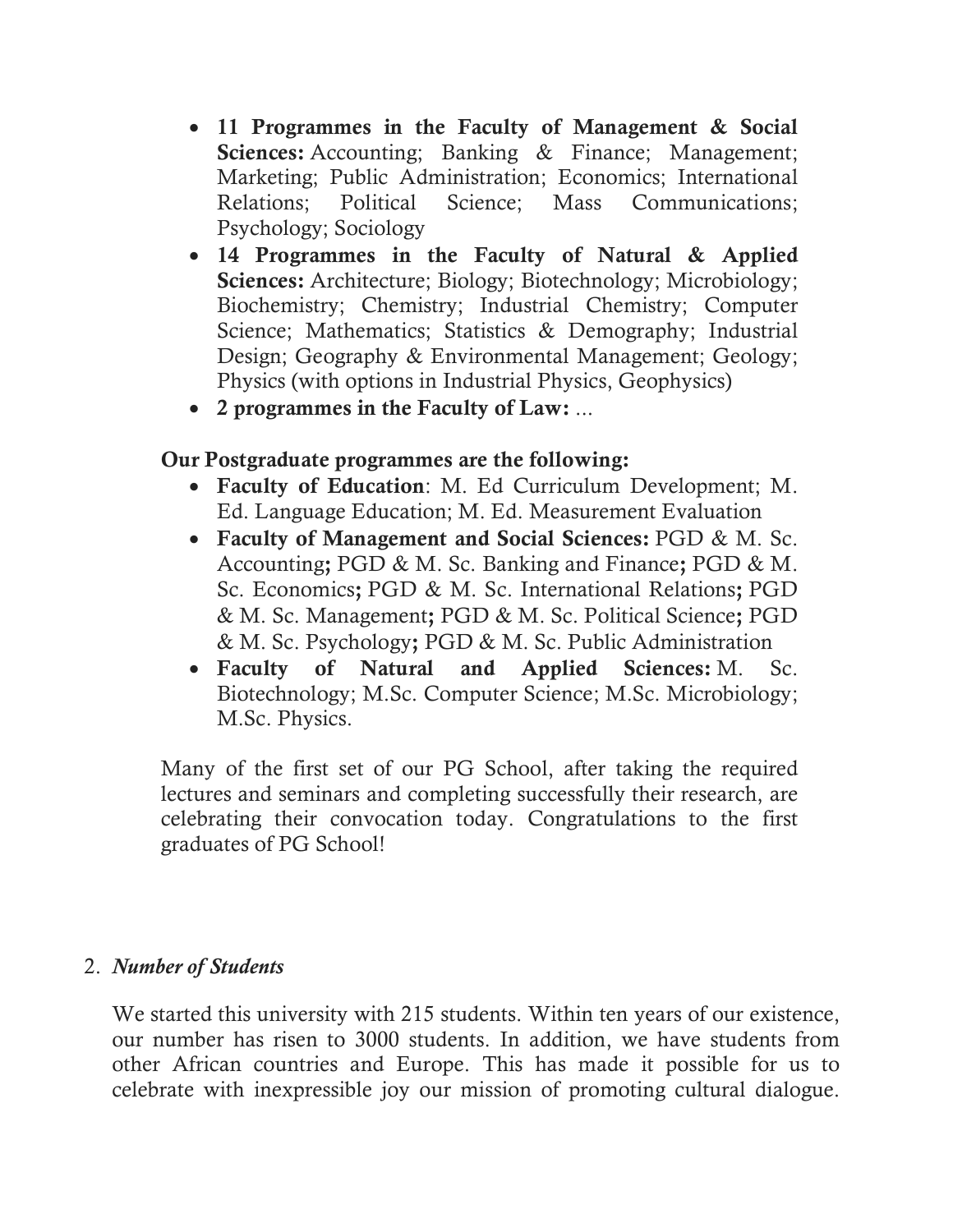We also have two hundred students doing their PG programmes and over one thousand persons doing various certificate programmes of the university.

#### *3. Our graduates*

This university has graduated 2000 students from its first convocation in 2013 till date. In my first convocation speech in 2013 I said: "We have given Nigerians 100 intelligent, beautiful, handsome, hardworking, innovative, Godfearing, prayerful, marriageable young men and women. This is our first gift to Nigeria." One can imagine what it means to have such quality graduates in Nigeria with an increase from one hundred in 2013 to 2000 graduates of Godfrey Okoye University today. Besides, our strength is not so much in our numerical strength as in the quality of our graduates. More than 50 graduates of Godfrey Okoye University are doing master's and PhD programmes in reputable universities in Europe and United States of America, the majority of them on scholarship. Three graduates of our university emerged the overall best in their universities (one in the UK and two in the USA) and have got full scholarships to do their PhD programmes. Many of those who are not continuing their programmes are doing exceedingly well in the world of industry. Here is a letter I got last month from a graduate of our university:

*Sir,*

*I'm Etimbuk Udoekong, a graduate of Godfrey Okoye University from the Department of Computer Science. I graduated in 2017. Dr GAM was my mentor and project supervisor.*

*I'm the Co-founder of Mogedy Technologies, a software company based in Lagos. I co-founded Mogedy with a secondary school friend a month to my graduation, so it happened on Campus. Today Mogedy is a leading software and digital marketing company in Nigeria with several employees. We have engineers from Nigeria, India and Nepal. I have mentored some of my mates and juniors who I felt would do better if they had the right kind of motivation to learn some IT skills about a year ago, including my junior brother who is currently studying computer science in Godfrey Okoye University.* 

*I co-founded Phantfashion, a freelance fashion company in 2018. A platform that helps Africans, especially Nigerians access tailors in Lagos,*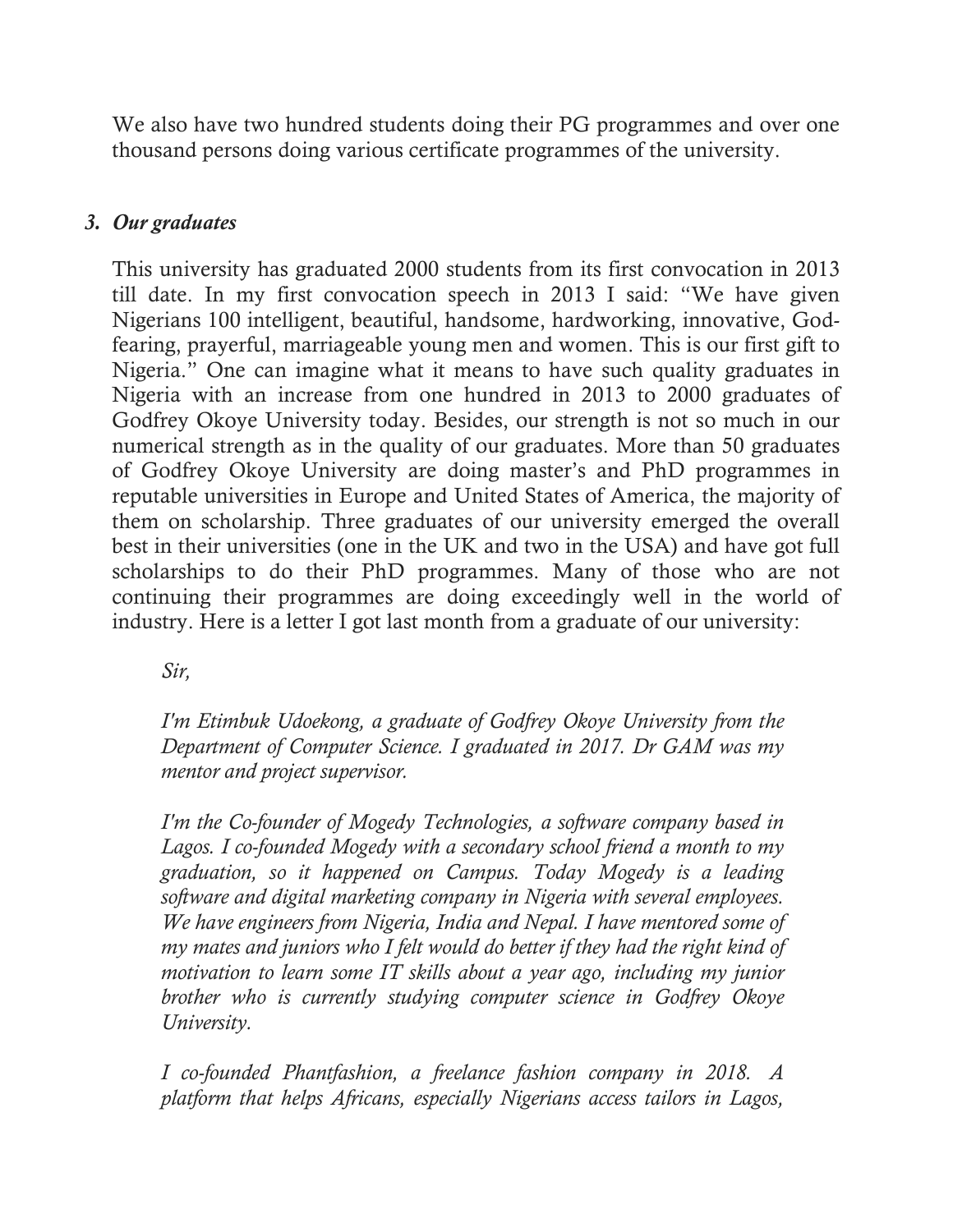*Aba, Abuja and other states of Nigeria from the United States, Canada and the United Kingdom. To help users take measurements on the app using some 3D and Computer Vision algorithms, customize the designs as one would at a tailors shop with a few clicks.*

*This testimony is to assure my VC and the management of Godfrey Okoye University that we're on the right track; we were raised well, and we are doing great. It may not be huge now, but I believe Godfrey Okoye will be such a great community.*

Finally, it is on record that 70 percent of graduates of GO University get jobs or become employers of labour within two years after graduation. This is so because we have not only given them a sound academic foundation but also skills that can make them employable when they graduate. Also we have continued to ensure that graduates of GO University go for their NYSC programme the same year they graduate. There is no delay caused by strikes or missing of lectures at Godfrey Okoye University. This is part of the reason why students are properly educated and move fast into the world of industry.

### *4. Members of Staff*

We had just 80 members of staff when we started. Today our staff strength is 660. When you add all members of staff in our group of institutions (our schools), it comes to a total of one thousand members of staff. Besides, among our professors are those you can describe as "academic popes" of various disciplines. Some of them are former chancellors, well known within and outside Nigeria and with intimidating academic records and publications.

#### *5. Ranking*

It is not always easy for a young university to compete in ranking with universities with more than 30 years of academic experience and a large number of students and staff whose online activities create stupendous traffic on their university website. We were aware of this at inception but were not intimidated because we believed that with God's grace David can defeat Goliath. The last ten years have seen our university climbing steadily in rank, now placed number 59 out of 170 universities and 9 out of 70 private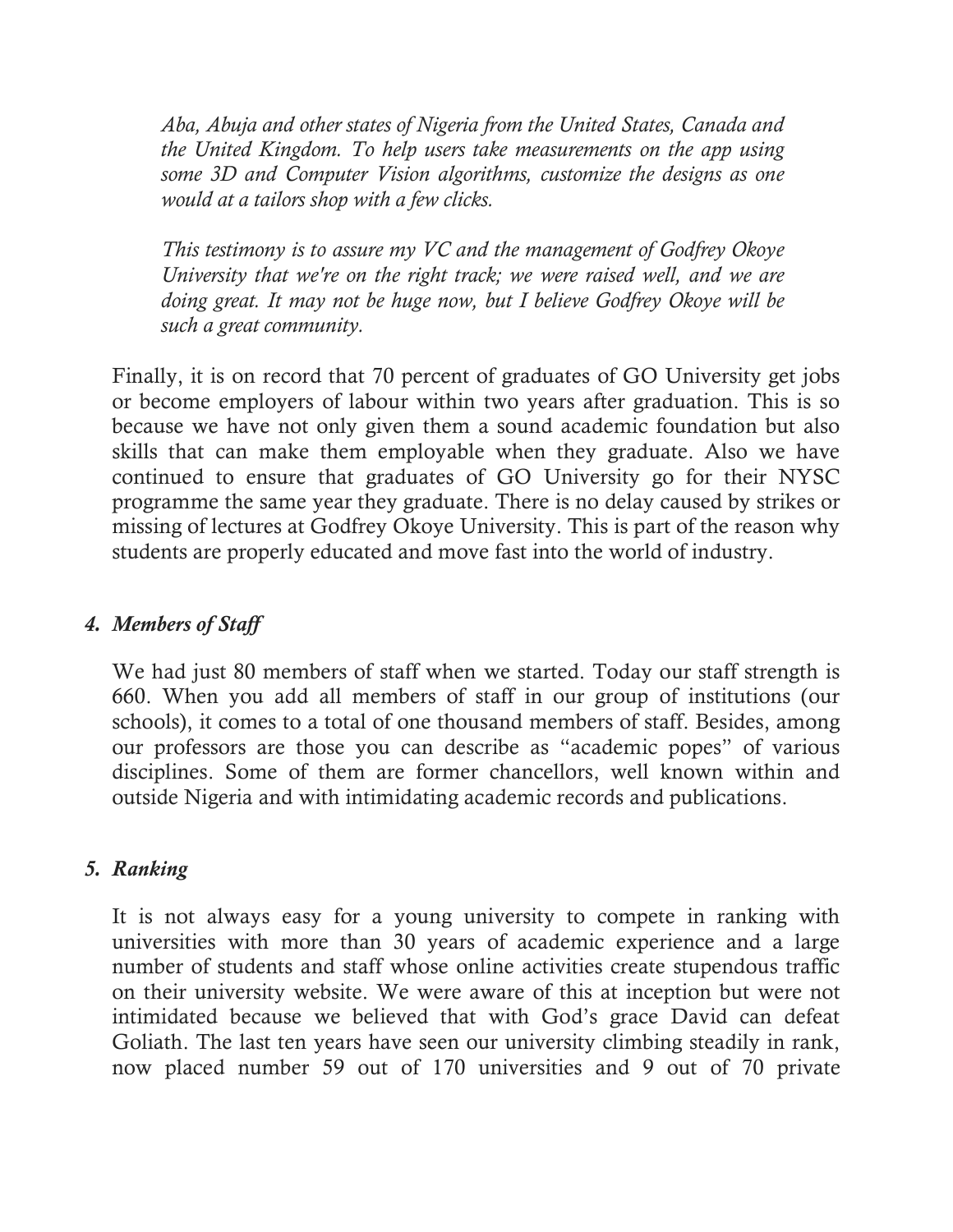universities in Nigeria in the international 4icu ranking. It has also been ranked the best private university in the Southeast in the 2019 webometrics ranking.

#### 6. *Parents Forum*

The role of parents in education has never been in doubt. Research in this field has shown that there is a relationship between parental involvement in education and success of the children. Godfrey Okoye University is also conscious of the fact that many students are gaining admission at a very young age. This means that parental attention and involvement will not only be needed but also will be very important in their success. This is the background of the Parents Forum of Godfrey Okoye University. This forum has not only provided a platform for the involvement of parents and guardians in education at Godfrey Okoye University but also has become a major source of support to our university. Since the beginning of the Forum, the Parents Forum has bought three vehicles for the university (two buses and a car) and has provided a lot of financial support. I would like to congratulate the President of our Parents Forum, Chief Sir B.E. Okafor (KSJ), and his team for what they have done for this university.

#### *7. Alumni Association*

Godfrey Okoye University graduated its first set of students in its maiden convocation in 2013. Full of pride about their Alma mater, the fresh-baked graduates quickly formed the Alumni Association of the University. Today the Alumni Association of Godfrey has registered 2000 members scattered all over the world and in every imaginable human economic activity. The Association also has a befitting National Secretariat in Enugu and has continued to support the university. The support includes the donation of a brand new Siena car to the university, embarking on a huge Student Cafeteria project and funding the annual Alumni Dinner.

#### *8. Foreign Liaison Office*

At the beginning our Foreign Liaison Office in Germany, under the headship of Ms. Meggy Kantert, coordinated our collaborations with universities in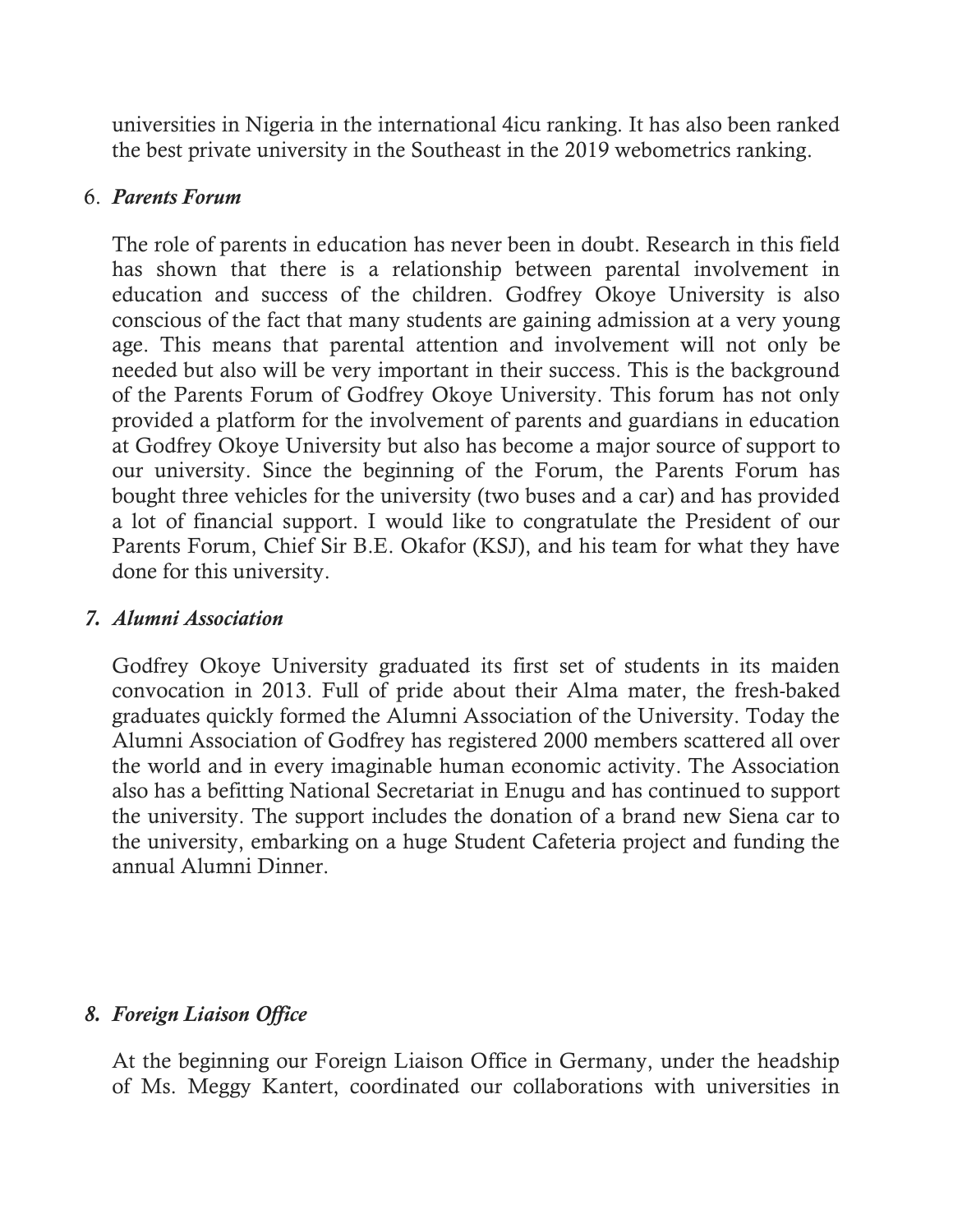Austria and Germany. In the last ten years the activities of the office have gone beyond the German-speaking world to embrace all our collaborations with European, Latin American and Asian universities. Also our Foreign Liaison Office is responsible for translating our famous quarterly GO Uni Update into the German language. As you can see, at GO Uni we show a deep understanding of the words of the Honourable Minister of Education, Mallam Adamu in his speech at the maiden UNILAG International week. According to the minister, no country in the world can do it all alone. "Our institutions of higher learning must, out of necessity, demonstrate those attributes that make them truly international entities. The poor global ranking of Nigerian universities, the absence of directorates of internationalization in most universities, the untapped roles of the alumni, including those in the Diaspora and the poor synergy among our universities came under scrutiny at a recent retreat."

#### *9. Collaborations and Erasmus Programme*

From the standpoint of its philosophy, mission and vision, our university stands on a tripod of three dialogues: religious, cultural and epistemological dialogues. The pursuit of these dialogues has led us into different levels of collaborations with universities and institutions within and outside Nigeria. At the beginning we had just our mentor University, the University of Nigeria Nsukka, Babcock University and three universities in Austria. Today, we are collaborating intensively with 20 universities in Europe and America as well many universities in Africa and Nigeria. What is important to us in our collaboration with our partner universities is to ensure that our collaborations are not just on paper but are continuously assessed and reviewed from time to time to ensure that we not only keep the terms of our MoU but also that we are succeeding. Kepler University, for instance as part of our MoU, has been admitting 6 of our students every year as exchange programme students. We also have an exchange student from the University of Munster who is studying in our university in this academic year. Also we have continuously pursued research collaborations with Kepler University and other partner universities. This year we secured European Union grant for a collaboration with our partner institution in Austria, the University College of Education, Linz, for a joint research on learner motivation. We have also received six scholarships for the fresh graduates of our university to do their master's degree at the Technical University of Cologne. In addition, last week I signed an MoU with the University of Bayreuth, which has given scholarships to two of students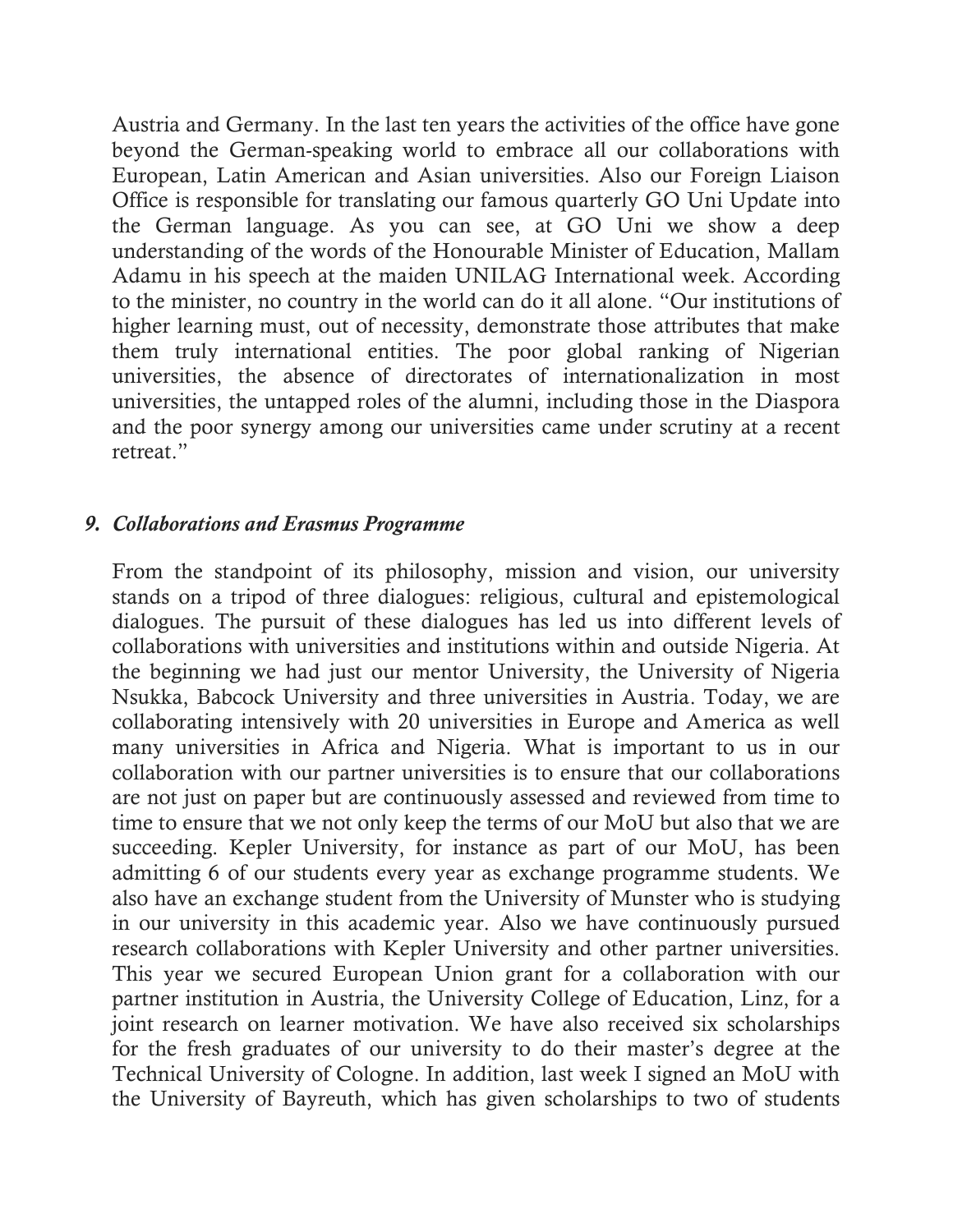and a member of staff for an exchange programme in Germany. I am inspired by what the vice chancellor of Oxford University, Louise Richardson, said recently: "Oxford's success is in large part due to our research collaborations with other excellent universities around the world and we remain determined both to deepen and to expand these partnerships, whatever Brexit brings." This view is shared by Godfrey Okoye. This is explains why we are pursuing aggressively our programme of collaboration in research with our partner universities.

## *10.Strategic Plan*

The university has appointed a committee on strategic planning with Prof. Festus Eze as Chairman. The document will soon be completed and will articulate all the plans of the university in the coming years, especially at the main campus of the university at Ugwuomu Nike.

## *11.Innovations at GO*

Godfrey Okoye University has in the last ten years embarked on some innovative programmes:

*a. Town and Gown Assembly*

This programme, which brings the world of industry and commerce and the university community together for interacting and awakening interest in important areas of research as well as a platform for the sale of products of research, has helped us to do our research along the areas of need in our society as wells as market the products of our research easily.

*b. GO Uni STEP*

STEP is the acronym for Student Training for Entrepreneurial Promotion. Godfrey Okoye University is running this programme in collaboration with Leuphana University in Germany. STEP empowers students to begin, develop and operate business models while studying at GO University. Part of the training is to give students start-up funds to develop and operate their business models. This project has a hundred percent success in our university.

*c. Directorate of Ethics*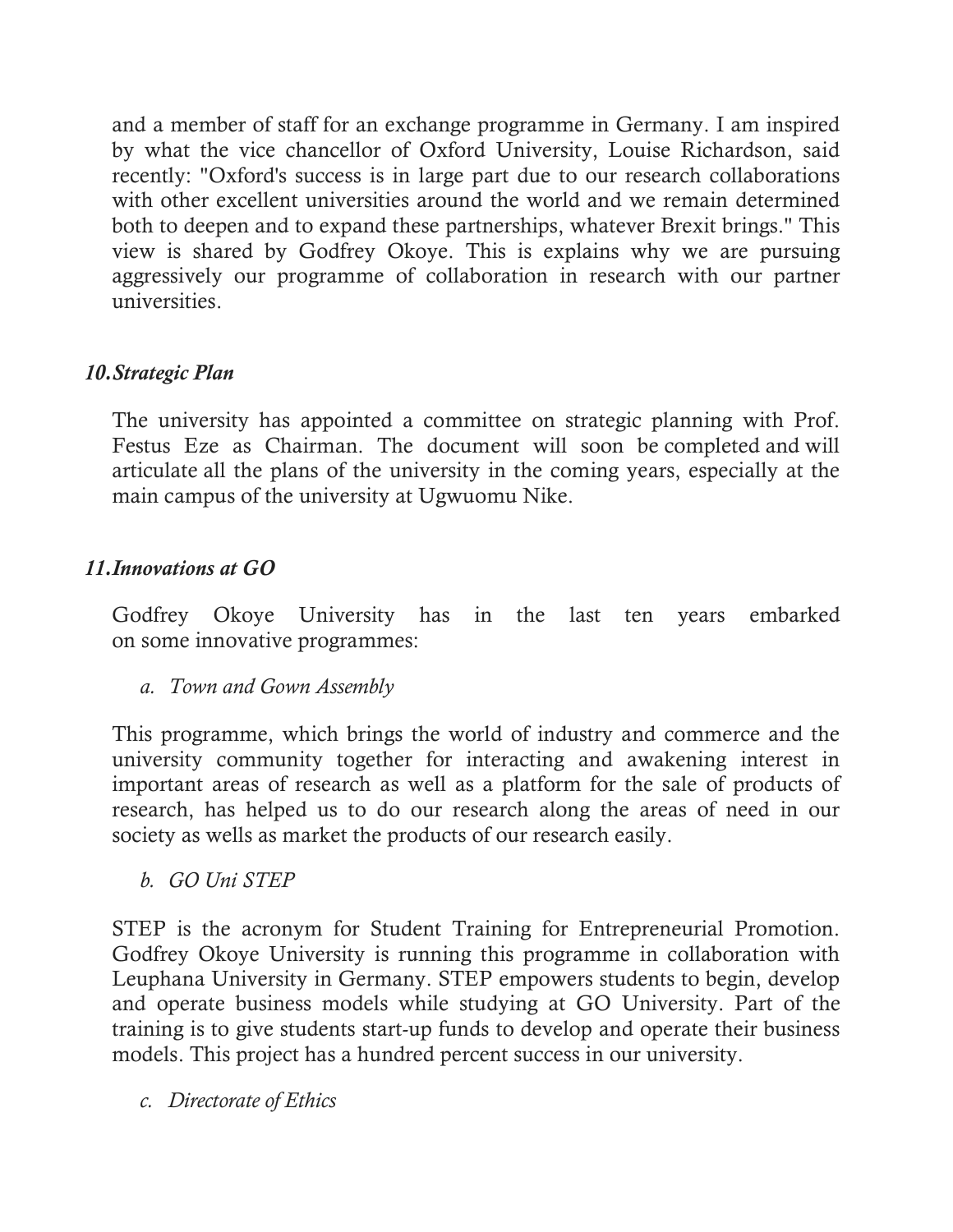This is the first of its kind in any Nigerian University. The focus of the training is the ethical training and assessment of staff and students. The Directorate supports the academic course called Moral Reasoning and Ethics, organizes trainings on matters of ethics, including research ethics, as well as the annual ethical assessment of members of staff and our departments.

# d. *Mentorship programme*

This GO University innovation involves the assignment of students to mentors as they enter the university and guarantees that the young students do not get lost in the seemingly thick forest of academia. This has helped us in the close monitoring of students' academic and ethical performance.

# *e. Three-year programme of the Use of English*

A university exists to solve the problems of society. When we saw that many students are entering the university with a very poor knowledge of English, the senate of the university, after a deep study and analysis of the situation, decided to make the Use of English a three-year programme (from one hundred to three hundred levels). This decision of the senate has paid off and helped the university to exorcise the demon of bad and tasteless English.

# f. *Project Month for Entrepreneurial Development*,

This is a GO University innovative project of sending its undergraduates in the month of April to interact with the world of industry and commerce and with their professional colleagues as well as to explore their entrepreneurial interests. This project has also equipped many of graduates to become employers of labour after their graduation.

# *g. Certificate Programmes*

A university must be interested in the problems of society. Godfrey Okoye has in the last focused its research on specific unsolved problems of society. We at GO have also identified areas of need that will require a serious academic plan. One of the areas of need is childcare for working parents. Those who take care of the children of working parents are popularly known as nannies. When we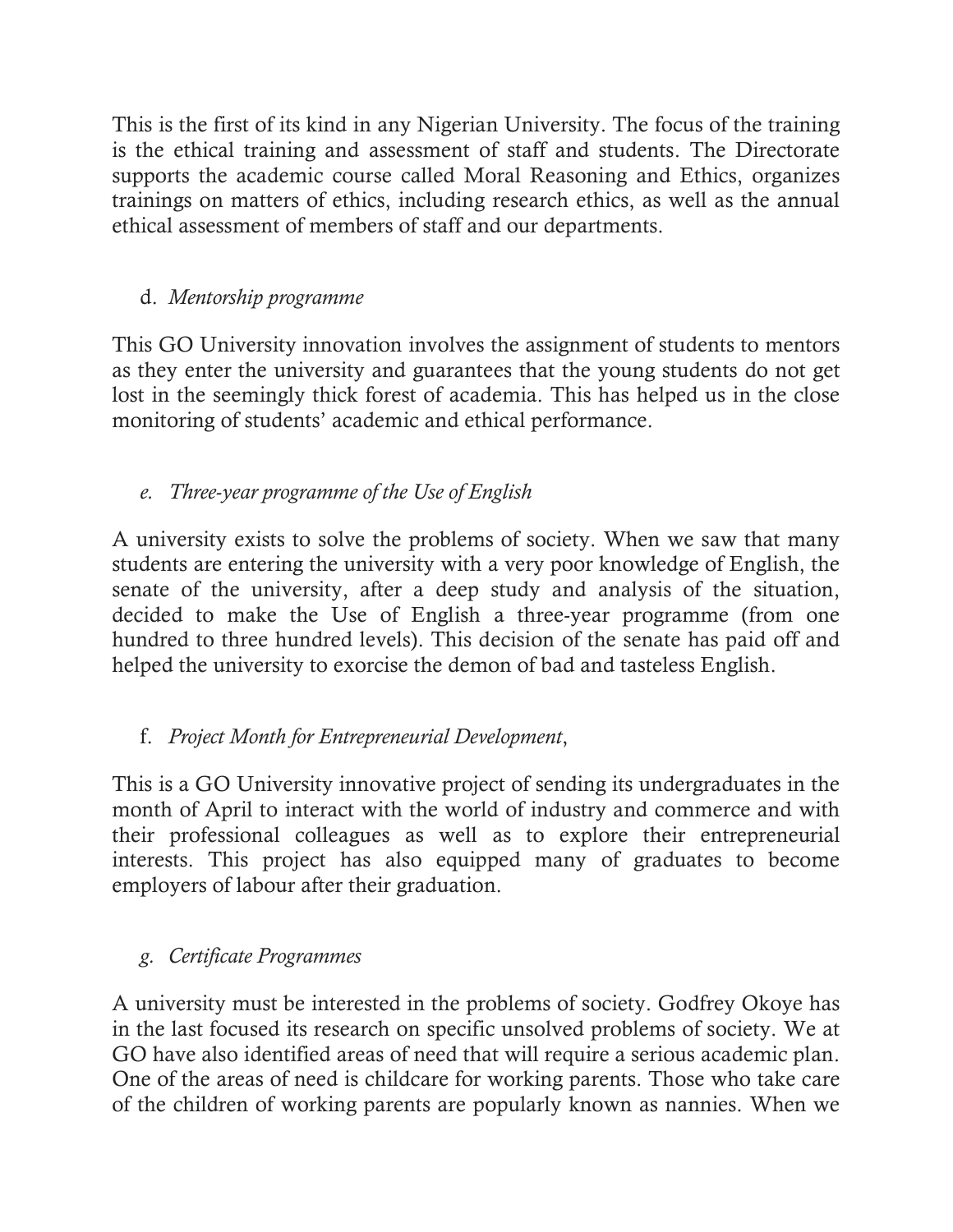realized that the nannies have little or no training for the kind of job they do, we decided to find a solution. This explains why we mounted a one-year certificate programme in nanny education. The senate has approved a Centre for Nanny and Continuing Education for the adequate training and registration of nannies who will be working in different homes. The Centre, which is headed by Dr. Mrs. Vero Mogboh, has the responsibility to identify other areas of need in society where training or retraining and certification will be necessary for the development of the Nigerian society. We have also mounted a certificate programme in the social media studies to train people in the use of the social media.

## *h. Vice Chancellor for one Day*

This senate-approved innovation of the university has created a healthy atmosphere of academic competition. The student with the highest CGPA in an academic year wins the title "Vice Chancellor for One Day". The winner will have the opportunity to act as the VC, use the VC's official car, address the Senate and the students (but just for one day). The VC for One Day also wins a scholarship to study for one academic year.

*i. Unity Week*

This is our annual festival for the celebration of our three dialogues as expressed in our philosophy, mission and vision: religious, cultural and epistemological. During this week, students get the opportunity to understand the full meaning of religious dialogue, cultural dialogue and epistemological dialogue through lectures, projects, cultural displays and a cooking competition involving different ethnic groups in Nigeria. This is a week that reveals how beautiful Nigeria is.

## *j. Mass Education*

Godfrey Okoye University has a programme of mass education. This programme involves direct intervention in rural schools and schools in urban areas that lack teachers in mathematics, English and natural sciences by providing teachers or sending members of staff of the university to teach in such schools. The programme also involves going to such places as prisons (Nigerian Correctional Service) and centres for the physically challenged.

k. *Community services*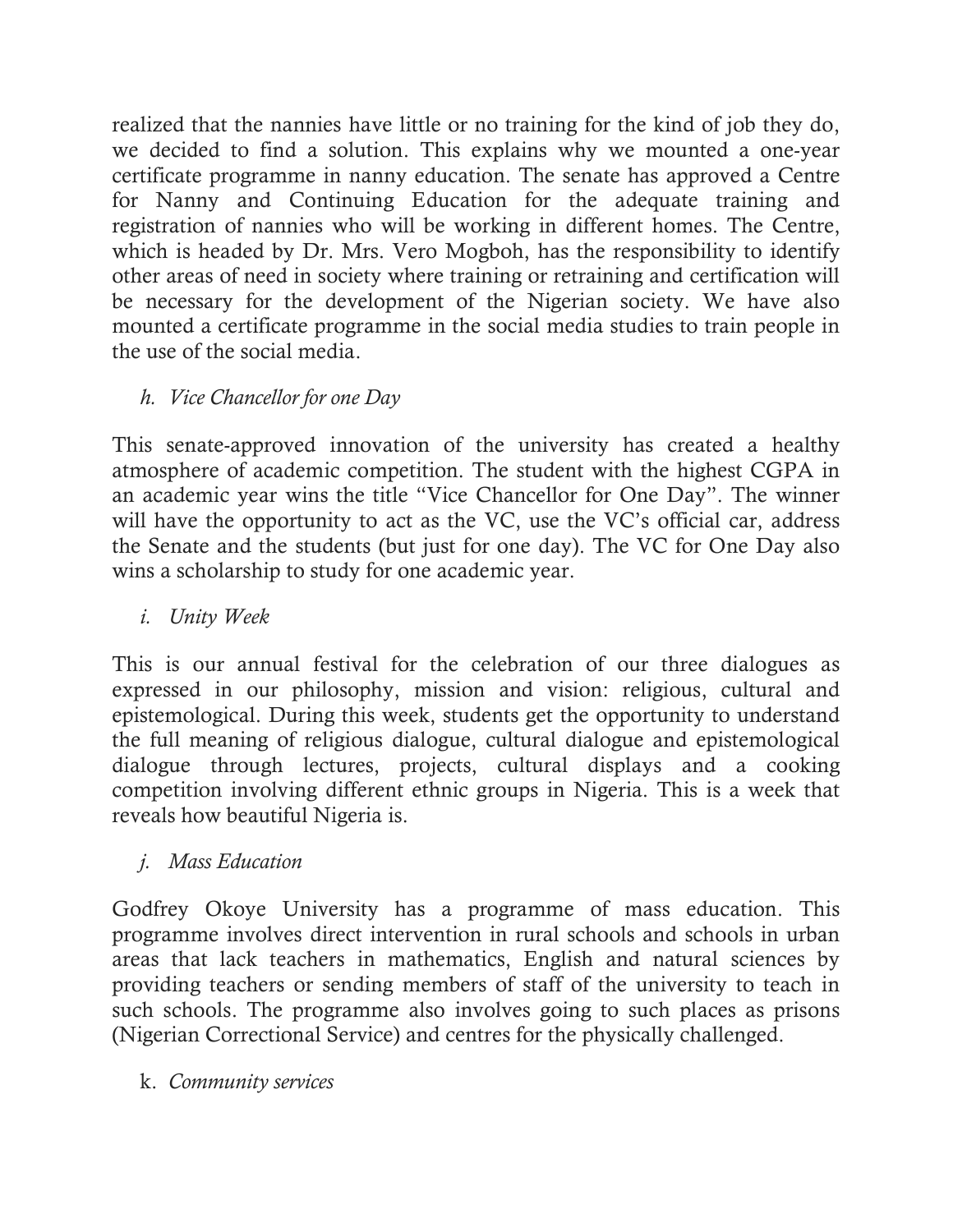Godfrey Okoye University is always conscious of the huge burden of social responsibility on its shoulders as a Catholic university. What is very inspiring is how our students have all realized that they must care for the follow humans and the environment. Every year students of the university embark on a cleanup exercise in many streets of Enugu. I was overjoyed when I saw my students last Saturday clearing the roadsides and sweeping the streets of Thinkers' Corner without anybody ordering them to do so. This is what it means to have an all-round education.

### A word for our fresh graduates and their parents

My dear graduates, it is time to say goodbye. It is time to set you free from the VC's Sunday Evening Programme. It is time to say bye to roll calls. It is time to bid farewell to such words as "You must be back to the hostel at 6:30PM." It is time to forget all the stress of running like stampeding cows to different lecture halls. The fear of expulsion or suspension is gone! A new dawn of life has begun. But remember that education is what remains after you have forgotten all you learnt at school. What remains? How much spirituality, morality, discipline, or hard work remains now? Over these years, we have given you the strongest key to success: hard work, discipline and prayer. Are you going to keep this key forever?

Always remember that you are not alone in the world. Your education is the gift God has given you to touch lives and change your society. The famous author of Harry Porter, J. k. Rowling, had the following words for fresh graduates of Harvard University, which I think should be reflected upon by you: "If you choose to use your status and influence to raise your voice on behalf of those who have no voice; if you choose to identify not only with the powerful, but with the powerless; if you retain the ability to imagine yourself into the lives of those who do not have your advantages, then it will not only be your proud families who celebrate your existence, but thousands and millions of people whose reality you have helped change. We do not need magic to change the world, we carry all the power we need inside ourselves already: we have the power to imagine better."

## To all Friends of Our University

I thank you for your contributions to the growth of our university. Many of you have supported our scholarship project by giving full or partial scholarships to our students. Some have donated books and equipment. Some have never ceased to pray for our success. May God bless you! Let me reiterate a point I have made in the past. One of the greatest ways you can support this